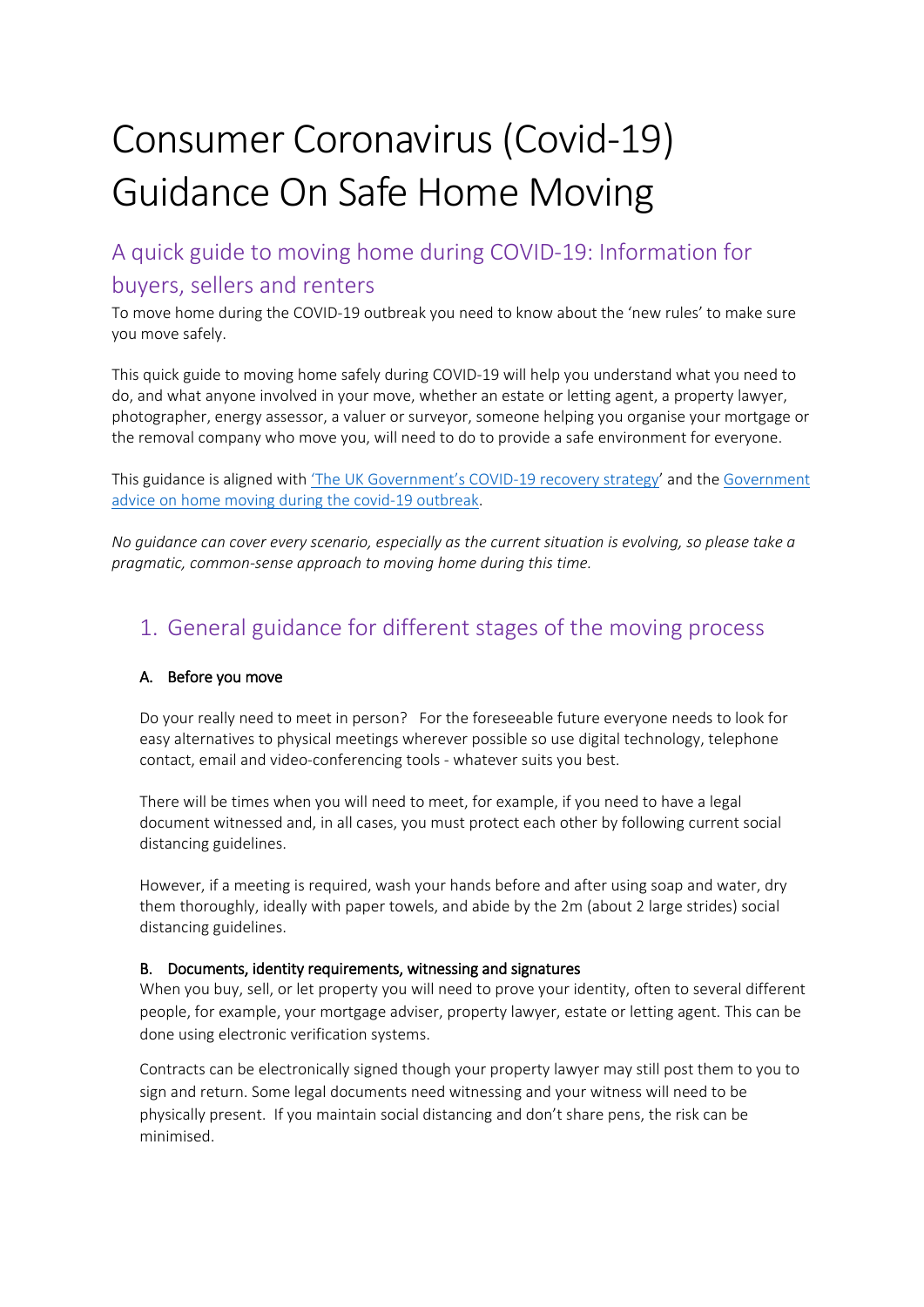#### Precautions that you can expect from any property professional visiting your home

Where possible, they will:

- $\checkmark$  Use their own transport rather than public transport.
- $\checkmark$  Fill up cars at petrol stations using gloves and/or a paper towel.
- $\checkmark$  Use hand sanitisers before entering your home and when leaving.
- $\checkmark$  Not shake hands with you and maintain the 2m social distance.
- $\checkmark$  Use knuckles rather than fingers to touch light switches and other contact points.
- $\checkmark$  Declare COVID-19 symptoms and postpone any meetings, adhering to government and public health guidance (PHG) at all times.
- $\checkmark$  Ask all present to declare any COVID-19 symptoms and adhere to government PHE guidelines.

Any person selling, buying, occupying, or renting a home, together with everyone else working in the industry, is legally obliged to declare any COVID-19 symptoms immediately during a property visit. Everyone will need to observe [government PHG.](https://www.gov.uk/government/collections/coronavirus-covid-19-list-of-guidance)

#### C. Vulnerable people or those shielding

If you are in this category, please seek medical advice on whether your move should take place as during this period the government advice is *"staying at home and avoiding unnecessary contacts over this period, if at all possible."*

The also suggest that *"All parties involved in home buying and selling should prioritise agreeing amicable arrangements to change move dates for individuals in this group, or where someone in a chain is in this group."*

*Please read the advice for vulnerable people or those shielding in the 'Government advice on* [home moving during the covid-19 outbreak'.](https://www.gov.uk/guidance/government-advice-on-home-moving-during-the-coronavirus-covid-19-outbreak?utm_source=e0e4eeda-953e-4084-b795-adf5e2870cb4&utm_medium=email&utm_campaign=govuk-notifications&utm_content=immediate)

## 2. Considerations for your move

There are three key stages in the property purchase, sale and rental process. The checklists below outline everything you need to know.

#### A. Checklist to prepare for a property professional to visit your property for sale or let

When you want to let or sell a property and are arranging visits there is a lot that you can do, together with property professionals, to take sensible precautions and minimise the time people spend in your property.

Property professionals will need to ask a series of questions prior to visiting your property, including:

- $\checkmark$  Has anyone in the home had COVID-19?
- $\checkmark$  Has anyone at home displayed COVID-19 symptoms or not yet completed a required period of household self-isolation?
- $\checkmark$  Do you or anyone in your family have any COVID-19 symptoms?
- $\checkmark$  Is there someone in the property that could be/is in the high-risk category? If so, they should ideally be placed elsewhere. Can a representative be appointed in their place?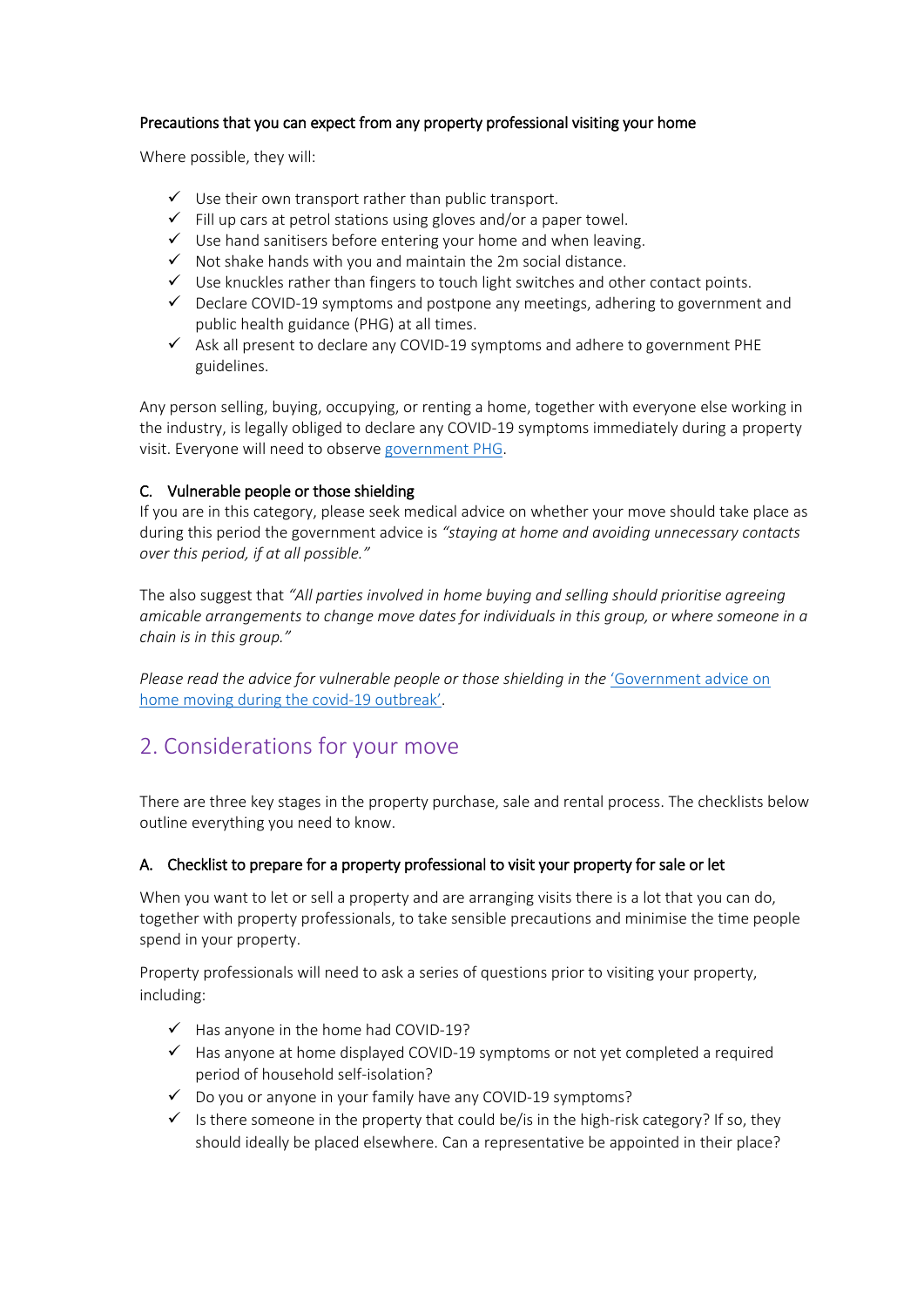The company should also confirm with you that the property professional viewing or visiting your property hasn't had any symptoms.

If an agent is not present at a viewing, they will ask all those attending to declare they have no symptoms and keep a record that highlights everyone has understood the need to meet the safety guidelines.

*Beware: If these questions are not asked before visiting your property, you need to consider whether the company is taking your safety seriously.*

To keep contact to a minimum:

- $\checkmark$  No open house viewings should take place.
- $\checkmark$  Ideally, only one professional and up to two other adults should attend viewings. Where viewers need to be accompanied by small children they should be kept from touching surfaces.
- $\checkmark$  Physical viewings should be limited to members of the same household. eg If a couple wish to view but are currently living in separate households, they should book separate viewings
- $\checkmark$  Your property professional is likely to ask whether you can leave the property during viewings, so do advise if this is not possible (Can you go for a walk? Leave your home for food shopping? Be outside?)
- $\checkmark$  Where possible, only one property professional will visit the property at a time. Where that is not possible, for example, if two removal people are required, or if you have tradespeople working on the property, professionals should adhere to current social distancing measures if they can. (Please see moving day checklist).
- $\checkmark$  Viewings will ideally take place outside of commuting times to avoid rush hour.
- $\checkmark$  Anyone coming to assess your home for a valuation, surveys, assessment of energy performance, or for any other purpose, will ask many questions about your property and put direct questions to you prior to the visit, in the interests of minimising time spent in your property, for example:
	- o Why are you moving?
	- o Is the property occupied? If so, are the occupant's tenants or homeowners?
	- o How many people are currently in the property?
	- o Are there any potential risks to the occupants?
	- o What is the current and planned future use of the property?
	- o Where are the fuse box, gas meter, water meter, stop cock, boiler, water storage tank, broadband connection located?
	- o Have you got copies of any electrical, gas safety or other guarantees/warranties for windows, boilers, historical damp treatment paperwork, planning documents for extensions, etc?
	- o Has the property been subject to any subsidence? If so, what was the cause and has the problem been solved?

Please have answers to the above questions ready when you speak to your property professional

#### 15-minute viewing and visits

Where possible, and depending on the size of the property, agents and viewers will be asked to minimise time inside the property.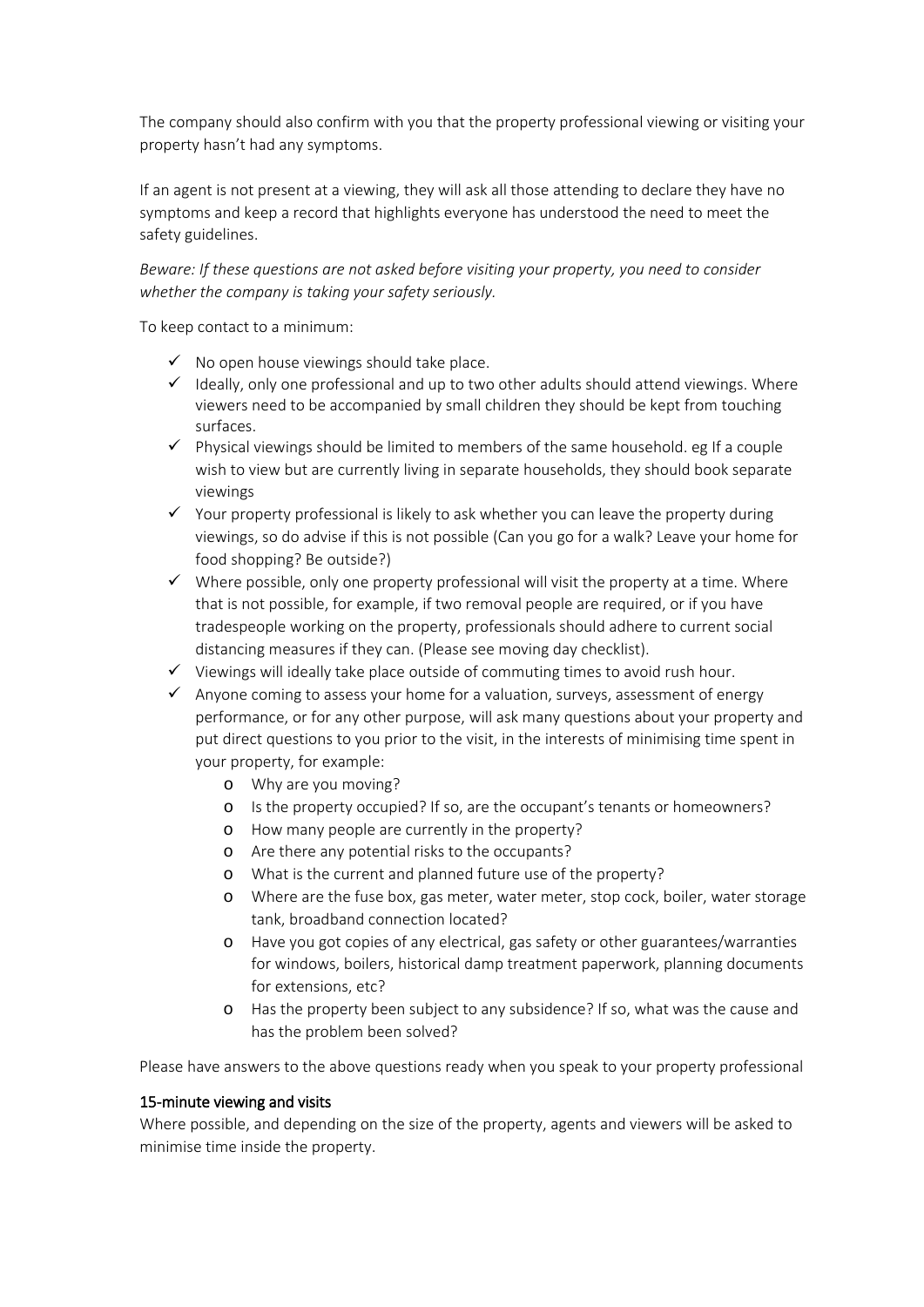This won't be possible, however, for property assessments such as energy performance, for preparing marketing materials, and surveys or removals.

Check carefully any terms and conditions so you know whether:

- There are restrictions and limitations of the service that can be offered due to precautions taken during COVID-19.
- The service may take longer than before due to the precautions taken. This is likely, so please be patient and understanding.

#### Keys

When handing over keys to an agent, surveyor or other property professional, ensure they are sanitised by using hand sanitisers or passed via a disinfection wipe.

#### B. Home viewings, property visits and assessments checklist

When a property is being viewed or assessed by a property professional, they will minimise the time spent in your property.

When booking a visit or viewing, a property professional should ask a series of questions prior to visiting your property, including:

- $\checkmark$  Has anyone in the home had COVID-19?
- $\checkmark$  Has anyone at home displayed COVID-19 symptoms or not yet completed a required period of household self-isolation?
- $\checkmark$  Do you or anyone in your family have any COVID-19 symptoms?
- $\checkmark$  Is there someone in the property that could be/is in the high-risk category? If so, they should ideally not be present in the property. Can a representative be appointed in their place?

The company should also confirm with you that the property professional viewing or visiting your property, or any viewers, haven't had any symptoms.

*Beware: If these questions are not asked before visiting your property, you need to consider whether the company is taking your safety seriously.*

When preparing your property for viewings, valuations and surveys, please protect everyone by:

- 1. Keeping windows and internal doors open wherever possible.
- 2. Wiping down door handles/handrails/lift controls or other 'touch points', especially in the kitchen and bathroom.
- 3. Opening a loft hatch and setting up a loft ladder.
- 4. Turning the room lights on.
- 5. If possible, leave the property during the visit/inspection; for example, stay outside, or if it is not possible to leave the property, remain in one room. Otherwise, only have one adult present. Ideally wash hands before and after someone has visited and keep to social distancing measures at all times.
- 6. Ensuring pets and children are not in the property, or stay in one room and move to another room when the visitor needs to see the room they are in.
- 7. Restrict access to w/c or wash facilities unless the property professional(s) is/are there for a long time. If used, please disinfect after use.
- 8. Sanitising any keys handed to an agent, surveyor or other property professional using hand sanitisers, or passing via a disinfectant wipe.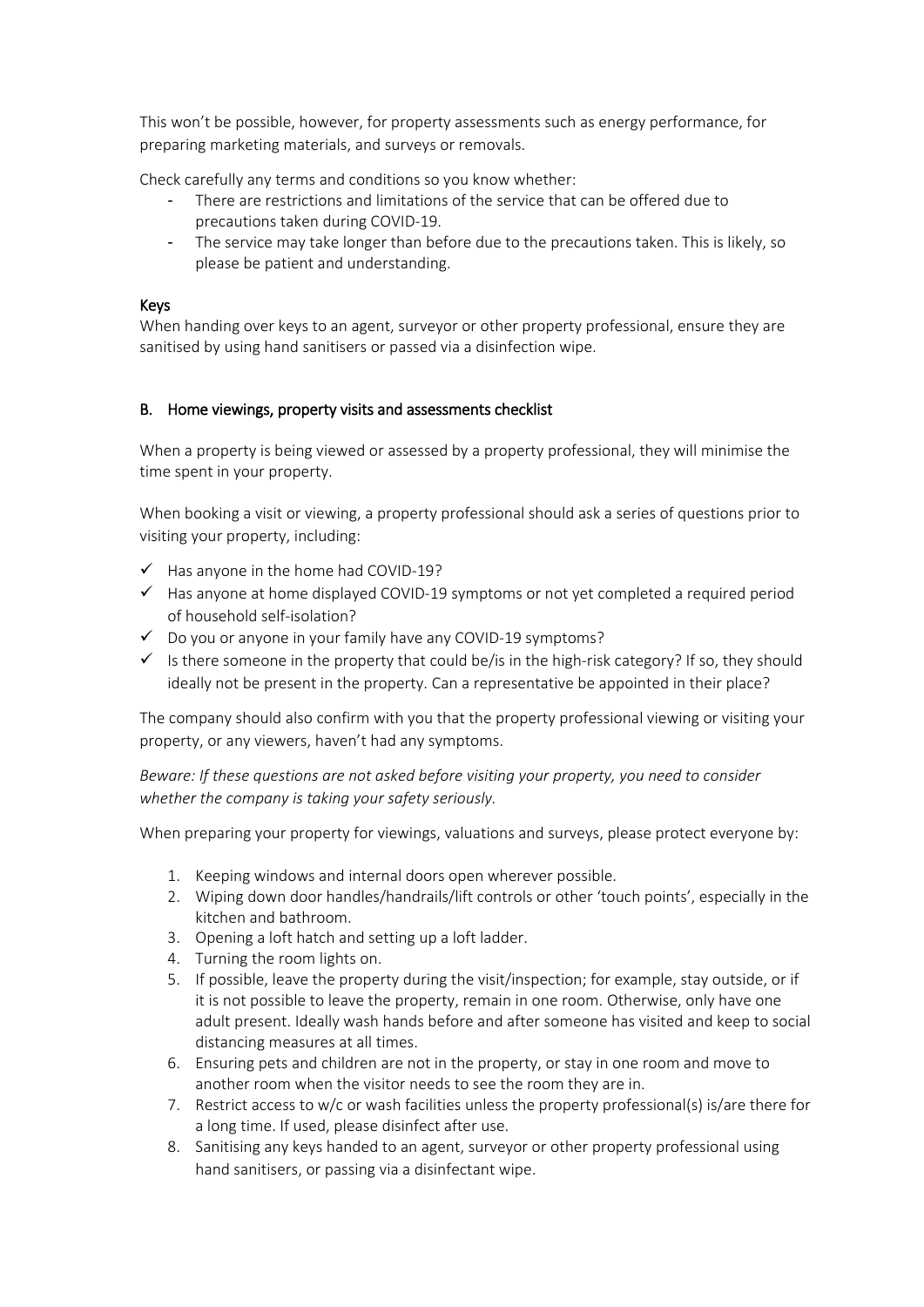- 9. Clean door hands before and after each visit.
- 10. Some more vulnerable visitors and occupants may ask people present to wear nonsurgical face coverings. *Please read the advice for vulnerable people or those shielding in the* ['Government advice on home moving during the covid-19 outbreak'](https://www.gov.uk/guidance/government-advice-on-home-moving-during-the-coronavirus-covid-19-outbreak?utm_source=e0e4eeda-953e-4084-b795-adf5e2870cb4&utm_medium=email&utm_campaign=govuk-notifications&utm_content=immediate)

After the visit, don't forget to wipe down any door handles and other 'touch points' with a disinfectant.

#### If you are viewing a property:

- 1. Before arranging a physical viewing of a property, consider viewing virtually first to minimise the number of visits you need to make.
- 2. Note that viewings should ideally take place outside commuting hours and avoid using public transport wherever possible.
- 3. The agent is likely to turn up 10 minutes before any viewings to ensure the property is prepared for viewings
- 4. Viewers are asked to wash hands ideally using a hand sanitiser prior to entering and leaving a property
- 5. Only one professional and up to two other adults should attend viewings, where viewers need to be accompanied by small children they should be kept from touching surfaces.
- 6. Ideally, only one professional and up to two other adults should attend viewings. Where viewers need to be accompanied by small children they should be kept from touching surfaces.
- 7. Physical viewings should be limited to members of the same household. eg If a couple wish to view but are currently living in separate households, they should book separate viewings.
- 8. Ideally the agent will show you around the property, but if this is not possible, please adhere to the 2m social distancing rule and wash hands or use a hand sanitiser before and after your visit.
- 9. Avoid touching surfaces. If you have them use gloves and disinfectant wipes.
- 10. Some more vulnerable visitors and occupants may ask people present to wear nonsurgical face coverings.
- 11. Any feedback on the property should ideally be discussed outside or after the visit.

Please be patient; it may take longer to secure a viewing due to staff being furloughed or more property visits having to be accompanied by the agent. All of these measures are in place to keep everyone as safe as possible.

#### 15-minute viewing and visits

Where possible, and depending on the size of the property, agents and viewers will be asked to minimise time inside the property.

This won't be possible, however, for property assessments such as energy performance, for preparing marketing materials, and surveys or removals.

Good time keeping is essential, and communication if running late. Agents should allow a longer time-window for a 15-minute viewing to allow for preparation, delays, and closing up.

#### Mortgage valuations, home surveys and energy assessments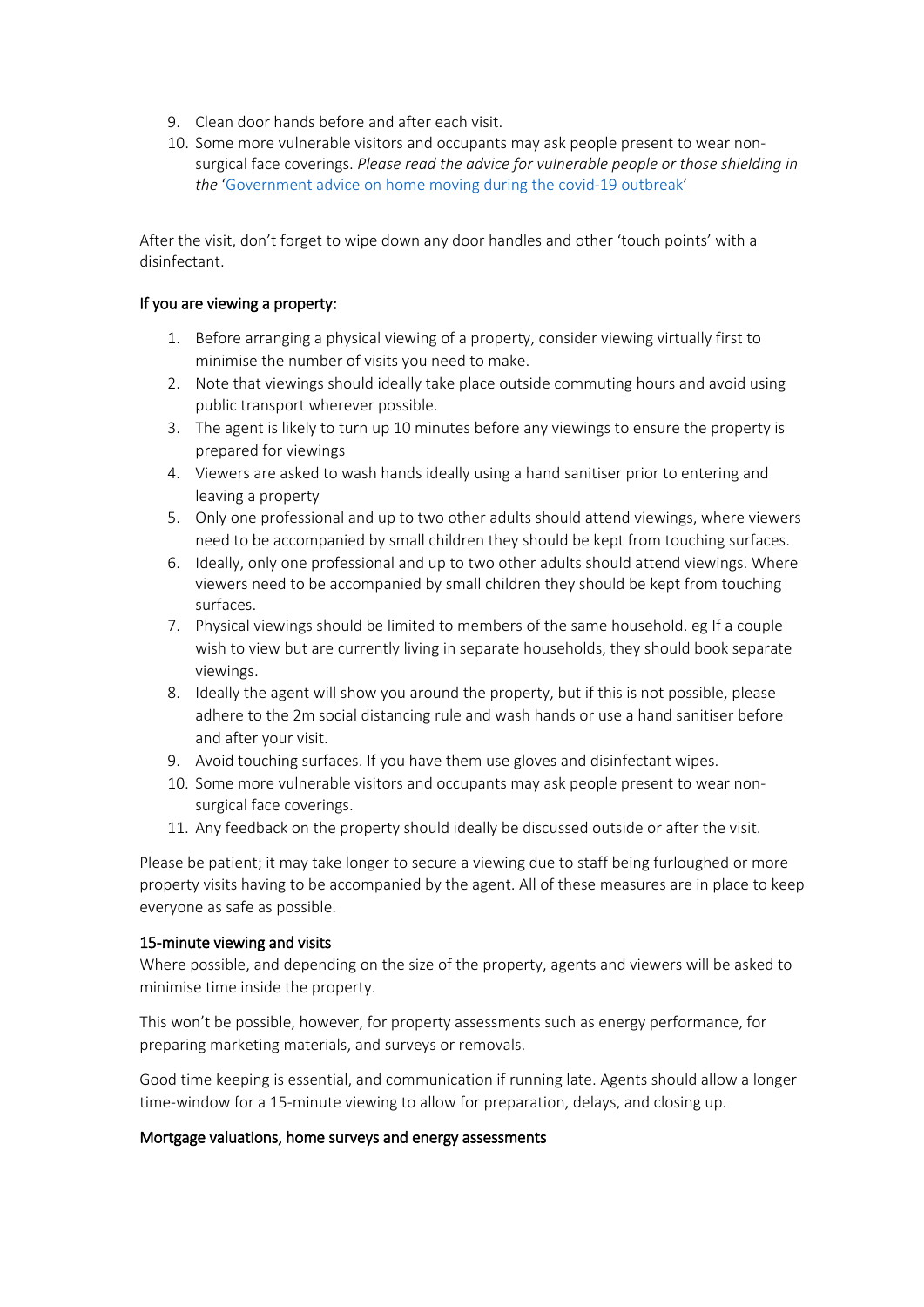Most mortgage valuations and all home survey inspections and energy assessments will require surveyors to inspect your property in person. Surveyors will minimise time spent at the property, however depending on the service and your requirements, they may need to spend a longer time inspecting different parts of the property.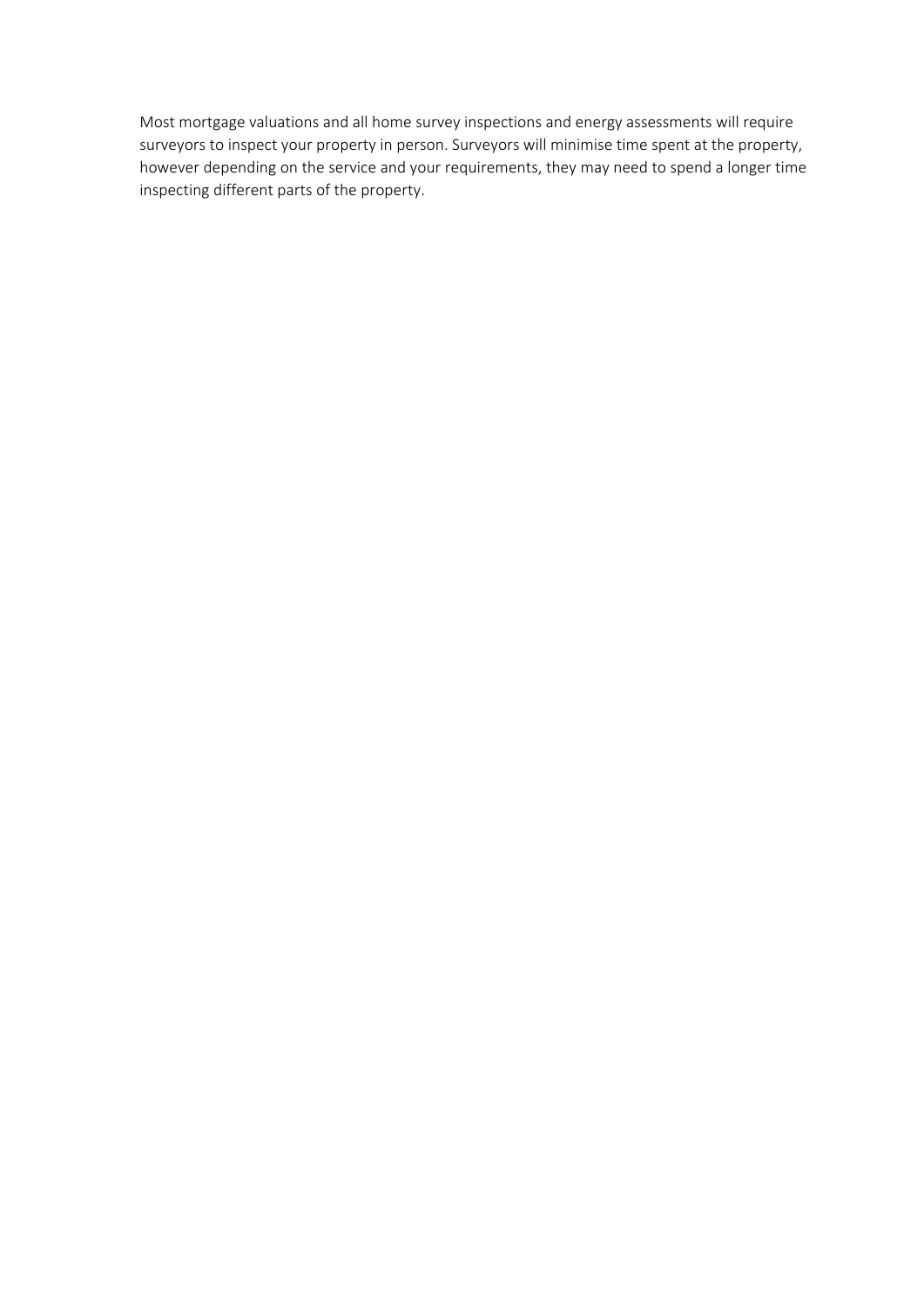#### C. Checklist for moving day during COVID-19

You can reduce moving day stress by preparing beforehand.

Some removal services would normally offer packing services but these will be limited for now. However, boxes and packing equipment can still be supplied.

A ['deep clean'](https://www.gov.uk/government/publications/covid-19-decontamination-in-non-healthcare-settings/covid-19-decontamination-in-non-healthcare-settings) is recommended when moving in and out of a property, so it's a good idea to agree with your property lawyer whether you need to do a deep clean on your own home when it is empty, and also whether you need to do this in your new home before you move in.

#### Vulnerable people or those shielding

If you are in this category, please seek medical advice on whether your move should take place as during this period the government advice is *"staying at home and avoiding unnecessary contacts over this period, if at all possible."*

The also suggest that *"All parties involved in home buying and selling should prioritise agreeing amicable arrangements to change move dates for individuals in this group, or where someone in a chain is in this group."*

*Please read the advice for vulnerable people or those shielding in the* ['Government advice on](https://www.gov.uk/guidance/government-advice-on-home-moving-during-the-coronavirus-covid-19-outbreak?utm_source=e0e4eeda-953e-4084-b795-adf5e2870cb4&utm_medium=email&utm_campaign=govuk-notifications&utm_content=immediate)  [home moving during the covid-19 outbreak'.](https://www.gov.uk/guidance/government-advice-on-home-moving-during-the-coronavirus-covid-19-outbreak?utm_source=e0e4eeda-953e-4084-b795-adf5e2870cb4&utm_medium=email&utm_campaign=govuk-notifications&utm_content=immediate)

#### Before moving day:

- 1. If you need to send money to your property lawyer check whether your bank account has any limit on the amount you can send via your online banking. If you arrange the payments in advance you can avoid a visit to your bank. Be alert to fraudsters – they look for signs you might be sending money so avoid posting on social media that you are moving and be especially suspicious if you receive communication that suggests your property lawyer has changed their bank details.
- 2. Self-pack miscellaneous and non-breakable items wherever possible (ask your removal company what boxes and other materials they will supply and to itemise any associated costs).
- 3. Where possible, please clean your belongings, with standard domestic cleaning products before they are handled by others, including removal firms.
- 4. Packing by the remover is currently limited to china, glass and breakable items.
- 5. Dismantle for packing, and then re-assemble at the destination, furniture items in your new home wherever possible.
- 6. Co-ordinate your move with anyone living in the property so they will have time to move out before you or your removers arrive at the property. Check if there is an agreed time for the property to become vacant on the day of the move, for example 2pm.
- 7. If it is possible, allow 72 hours between a householder moving out and a new one moving in. This may be more likely to be possible when renting.

*Try to have everything packed and ready the night before your move.*

#### On moving day, before the removers arrive:

1. Where possible, if you haven't already, please [clean your belongings,](https://www.gov.uk/government/publications/covid-19-decontamination-in-non-healthcare-settings/covid-19-decontamination-in-non-healthcare-settings) with standard domestic cleaning products before they are handled by others, including removal firms